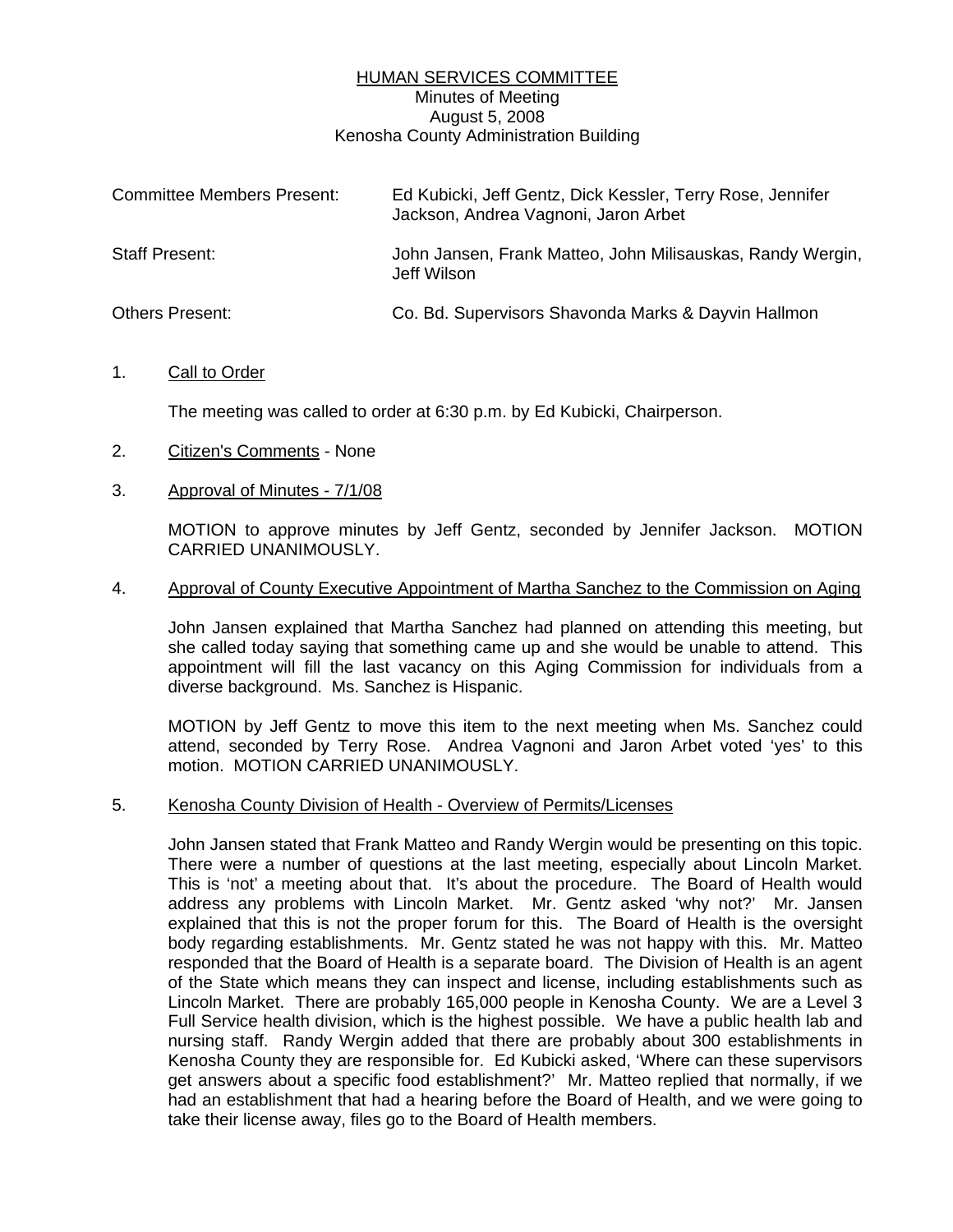Jennifer Jackson asked how many violations an establishment would have before going to a hearing. Mr. Wergin replied that pertaining to taking a license away, we took Budget Motel's license away a few years ago. It's a really rare occurrence. We can close establishments immediately for a short period of time until corrections are made or a revocation can occur. We accept citizen complaints. We had 12 complaints on Lincoln Market from citizens. We investigate all of them.

 Terry Rose stated that we are here to ask any questions under the DHS jurisdiction. We can question whether the laws are being effectively enforced. We have legislative control and can acquire that only through questions. Dick Kessler added that we are the oversight committee for Human Services and we should be able to request anybody be here. Mr. Gentz agreed with Mr. Rose and expressed his concern that Lincoln Food Mart is 'not' on this agenda, and now we can't discuss this. He would like to know if anyone would feel more comfortable having it on the agenda.

 Mr. Wergin said that of the 12 citizen complaints, 9 were related to litter outside. Sour milk was the only complaint inside the store. We have downgraded their license. They are not allowed to grind meat. This has nothing to do with the complaints. This was the result of our inspections. We also know that an occupancy permit has been filed for a new owner with the City. County Board Supervisors can call me any time with a complaint or concern. We investigate everything. We don't do background checks on owners. With a new owner, this establishment can go back to grinding meat. Any new owners would need to know about food handling laws and we will need to license them. Mr. Wergin distributed a handout and explained the procedure. They make routine inspections throughout the year on every facility.

 Shavonda Marks asked how many times and violations before they are closed? Mr. Wergin replied that it would depend on the severity of the violations. You don't take a license away because there is litter on the street. We found violations based on our routine inspections and took action. We have issued multiple citations and downgraded their license, limiting the items they can sell. Ms. Marks asked, 'How much more do they need to do before you say enough is enough?' Mr. Wergin responded that again, it depends on the severity. We have nothing to do with liquor - that is the City. We do food only. They have been very compliant. They don't own any other establishments that Mr. Wergin is aware of.

 Dayvin Hallmon asked if there are any criminal charges that are still pending. Mr. Wergin did not know. The Health Division is not notified when there is a criminal charge. We do food. We have nothing to do with DVD's or cigarettes. We can't take their license away because (for example) they may be selling cigarettes to minors. We follow the Wisconsin Food Code.

 Mr. Jansen stated that we can only shut down a facility if they are in violation of the Wisconsin Food Code. It has nothing to do with criminal charges.

Mr. Wergin said that someone was there this morning. They are compliant.

# 6. DWD: Resolution to Modify the 2008 Budget for the Southeastern Wisconsin Emerging Industries Skills Partnership Grant

 Jeff Wilson, DWD/DCFS Fiscal Manager, said that the State awarded us \$100,000 to assist WIA Adult Program participants in the 3-county area (Kenosha, Racine, and Walworth) to train in manufacturing operations. Up to 59 participants would get placed, depending on the funding.